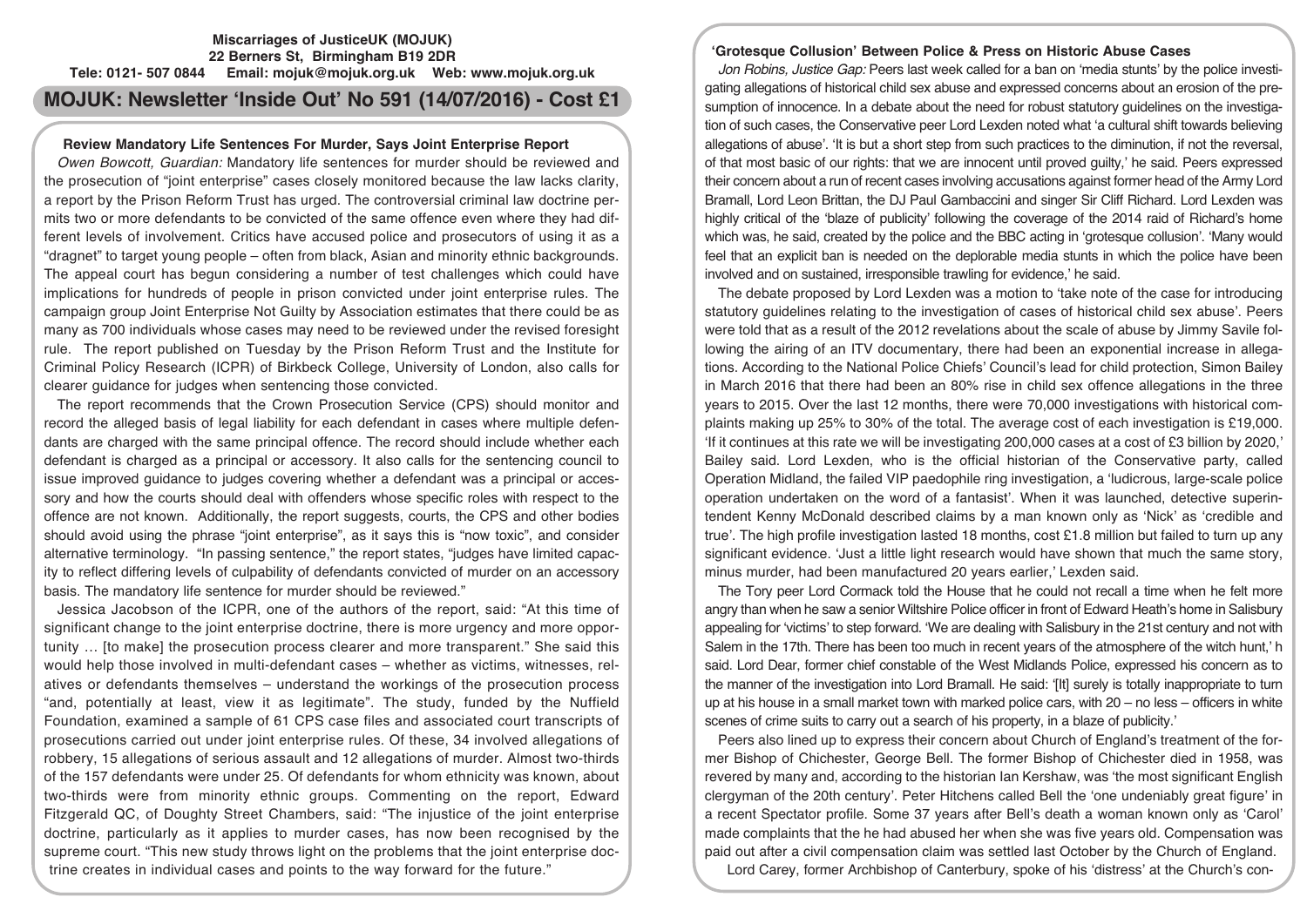duct of the case which he reckoned had fallen considerably short of even a civil standard of proof (i.e., balance of probabilities). He reckoned that the the investigation had failed to check contemporary accounts in order to determine the accuracy of allegations, interview surviving relatives or even speak to his chaplain at the time the abuse was claimed to have taken place. Instead the bishop been 'judged a paedophile and a pervert' and the 'trashing of his memory and magnificent career' was well under way. 'Even the civil standard relies on a person having a defence, someone to bat for them, and we have no evidence that the safeguarding officials of the Church of England… who oversaw the supposedly painstaking investigation looked at any evidence,' he said. '… Its procedures have had the character of a kangaroo court and not a just, compassionate and balanced investigation of the facts,' Lord Carey said. He went on to say that there was 'a strong case to be made for a new approach to historic sex abuses'. 'When a complaint is brought, we should not expect the police to regard it as credible and true but to investigate it with an open mind, pursuing the evidence wherever it leads to build a case which the prosecuting authorities believe has a chance of obtaining a conviction.'

#### **Half of Police Officers Facing Gross Misconduct Charges Quit Force Before Case Heard**

Guardian: Of the 833 officers added to the "disapproved register" by forces in England and Wales in its first two years, 416 left before their cases were resolved, the College of Policing said. Of the 369 who left in the year between December 2014 and November 2015, 202 were dismissed, 147 resigned and 20 retired, while in the 12 months from December 2013, 215 were dismissed, 219 resigned and 30 retired. The government introduced a bar on officers from leaving the force before misconduct investigations in an amendment to police regulations which came into effect in January 2015. However, this did not apply to ongoing investigations.

Among the officers who left before their hearings were 34 accused of having a relationship with a vulnerable person, 11 who faced allegations of sexual misconduct towards colleagues and 30 accused of domestic abuse. Of the reasons for leaving the service over the two years, through dismissal, retiring or resigning, the highest number – 107 – did so because of a failure to perform their duty, followed by data misuse, at 89, and giving false evidence, at 74. In 2014-15, eight officers were dismissed and three resigned while under investigation over child sex offences, taking the total for the 24-month period to 16.

The figures for officers added to the register have been broken down by force for the first time, with the highest number, 148, leaving the Metropolitan police, the country's largest force, followed by the Ministry of Defence police at 56 and Essex police at 41. The figures were also broken down by rank and showed the number of police constables who left due to misconduct was 697, while there were 92 sergeants, 39 inspectors, nine chief inspectors, three superintendents and three chief superintendents. All 43 forces in England and Wales, along with British Transport police and the Ministry of Defence police, voluntarily contribute to the disapproved register. The majority of those who were placed on the register were reported by colleagues, with internal complaints the source of 91% of cases in 2013-14 and 84% in 2014-15.

The register was introduced to prevent officers from re-entering the service after being dismissed for misconduct or resigning or retiring while subject to a gross misconduct investigation where there would have been a case to answer. College of Policing standards manager, Det Supt Ray Marley, said: "There is a misconception that police do not report wrongdoing by their colleagues and this is clear evidence that they are confronting unacceptable behaviour and using formal misconduct mechanisms to hold their colleagues to account. "The number of officers on

the register represents a tiny percentage of the overall workforce which shows the level of misconduct across the service is low. However, the police are not complacent and will continue to report colleagues they believe have been involved in wrongdoing. The police have more than 6m interactions a year with the public and confidence is rising. This is reflected by the Office for National Statistics which showed the proportion of adults who feel local police are doing a good or excellent job in 2013-14 was 63%, compared to a positive rating 10 years previously of 47%."

# **Civilians More Likely to be Killed by CIA Drones Than US Air Force**

*Bureau of Investigative Journalism:* Official estimates show civilians more likely to be killed by CIA drones than by US Air Force actions. The reality is likely far worse: Targeted killings or assassinations beyond the battlefield remain a highly charged subject. Most controversial of all is the number of civilians killed in US covert and clandestine drone strikes since 2002. The new White House data relates only to Obama's first seven years in office – during which it says 473 covert and clandestine airstrikes and drone attacks were carried out in Pakistan, Yemen, Somalia and Libya.

The US claims that between 64 and 116 civilians died in these actions – around one noncombatant killed for every seven or so strikes. That official estimate suggests civilians are significantly more likely to die in a JSOC or CIA drone attack than in conventional US airstrikes. United Nations data for Afghanistan indicates that one civilian was killed for every 11 international airstrikes in 2014, for example. But for Obama's secret wars, the public record suggests a far worse reality. According to Bureau monitoring, between 2009 and 2015 an estimated 256 civilians have died in CIA drone strikes in Pakistan. A further 124 civilians are likely to have been slain in Yemen, with less than 10 non-combatants estimated killed in Somalia strikes. Similar tallies are reported by the New America Foundation and the Long War Journal.

So why have civilians been at greater risk from these covert and clandestine US airstrikes? Part of the answer lies in who the US kills. Many of those pursued are high value targets – senior or middle ranking terrorist or militant group commanders. Bluntly put, the higher the value of the target – and the greater the threat they represent to you – the more the laws of war allow you to put civilians in harm's way. The CIA also frequently missed those same highvalue targets. A 2014 study by legal charity Reprieve suggested that US drone strikes in Yemen and Pakistan had killed as many as 1,147 unknown people in failed attempts to kill 41 named targets. It's also clear the CIA has been using a very different rule book. In an effort to lower civilian deaths in Afghanistan, international airstrikes on buildings and urban locations were mostly banned from 2008. Yet in Pakistan, more than 60% of CIA strikes have targeted domestic buildings (or "militant compounds") according to Bureau research.

When President Obama apologised for the accidental 2015 killing of US aid worker Warren Weinstein, he revealed that the US had kept the target building under surveillance for "hundreds of hours" – yet had never known there were civilians inside. Many of the women and children credibly reported killed by the CIA in Pakistan have died in similar circumstances – though few of their deaths have ever been conceded. Then there have been the more shocking tactics employed by the CIA. There was the deliberate targeting of funerals and rescuers, again first revealed by the Bureau. And the widespread use of so-called signature strikes during the Obama years – the targeting of suspects based not on their known identities, but on their behavioural patterns. In the most notorious such incident, at least 35 civilians died when the CIA targeted a tribal meeting in  $2011 -$  an action which significantly damaged US-Pakistani relations. None of those deaths appear have been included in the White House's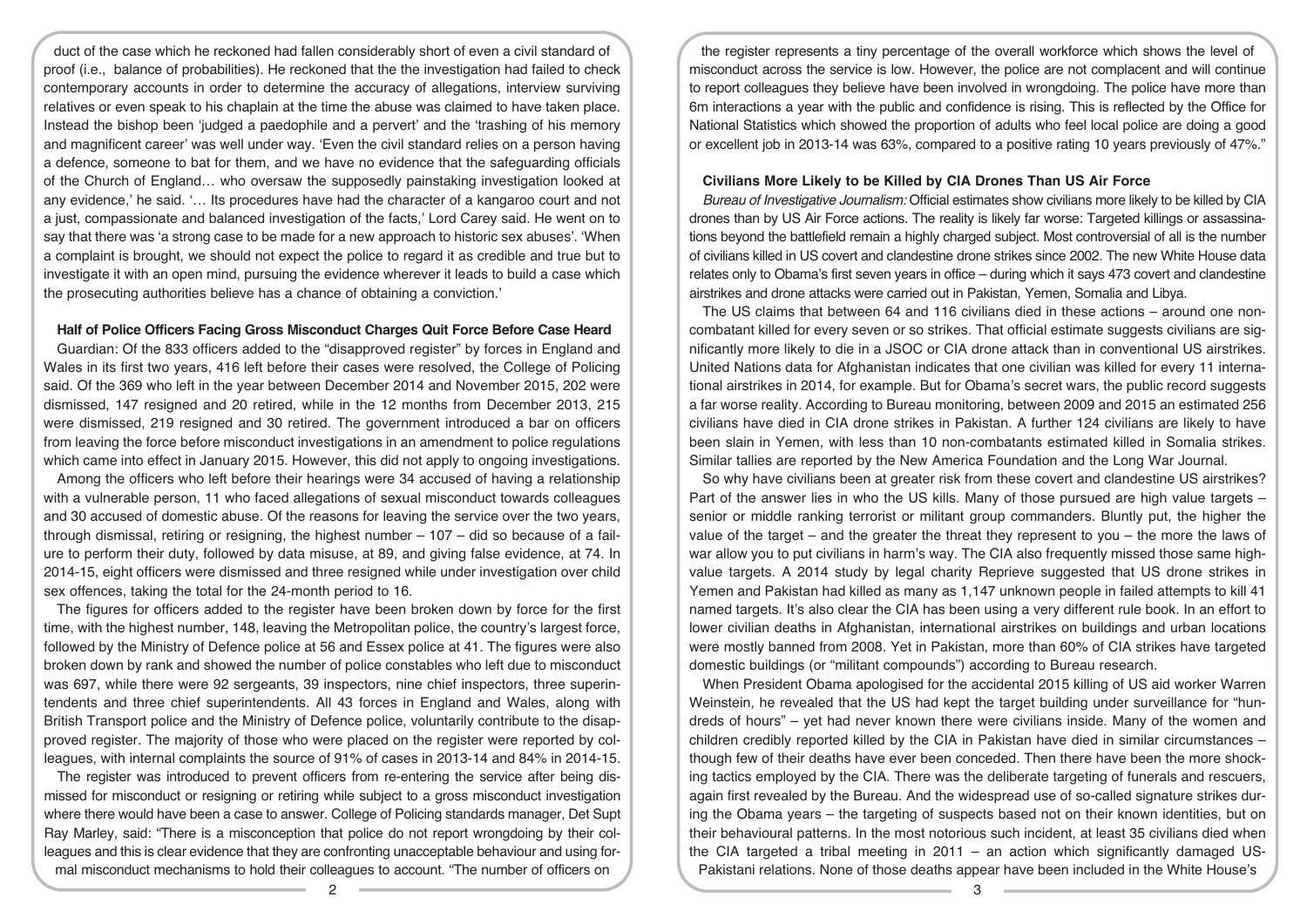casualty estimates. Missing too are the 41 civilians – including 22 children – slain in a JSOC cruise missile strike on Yemen in 2009. These two events alone indicate more civilian deaths than all of those now admitted across seven years.

The CIA has long played down the number of civilians killed in its drone strikes. It was the Bureau which first challenged John Brennan after he claimed there had been no civilian deaths from CIA strikes for 15 months. The public record showed otherwise. Even leaked CIA documents demonstrated Brennan's economy with the truth. US Special Forces have also long hidden the true effect of their actions. Leaked cables obtained by Wikileaks revealed that under Obama, Centcom conspired with Yemen's then-president to cover up US involvement in the deaths of civilians. And four years later, JSOC's bombing of a Yemen wedding convoy led (anonymous) CIA officials to criticise the elite unit – even as the Pentagon publicly denied any civilian deaths. Today's official White House estimates should be read in the context of these continued evasions and untruths. Though welcome as a general step towards improved transparency – and with new rules which may reduce the risk to civilians – they do little to reconcile the continuing gulf between public estimates and official claims.

**Five of the Worst Atrocities Carried Out by the British Empire** *Source: Indpendant* At its height in 1922, the British empire governed a fifth of the world's population.

1. Boer Concentration Camps - During the Second Boer War (1899-1902), the British rounded up around a sixth of the Boer population - mainly women and children - and detained them in camps, which were overcrowded and prone to outbreaks of disease, with scant food rations. Of the 107,000 people interned in the camps, 27,927 Boers died, along with an unknown number of black Africans.

2. Amritsar massacre - When peaceful protesters defied a government order and demonstrated against British colonial rule in Amritsar, India, on 13 April 1919, they were blocked inside the walled Jallianwala Gardens and fired upon by Gurkha soldiers. The soldiers, under the orders of Brigadier Reginald Dyer, kept firing until they ran out of ammunition, killing between 379 and 1,000 protesters and injuring another 1,100 within 10 minutes.

3. Partitioning of India - In 1947, Cyril Radcliffe was tasked with drawing the border between India and the newly created state of Pakistan over the course of a single lunch. After Cyril Radcliffe split the subcontinent along religious lines, uprooting over 10 million people, Hindus in Pakistan and Muslims in India were forced to escape their homes as the situation quickly descended into violence. Some estimates suggest up to one million people lost their lives in sectarian killings.

4. Mau Mau Uprising - Thousands of elderly Kenyans, who claim British colonial forces mistreated, raped and tortured them during the Mau Mau Uprising (1951-1960), have launched a £200m damages claim against the UK Government. Members of the Kikuyu tribe were detained in camps, since described as "Britain's gulags" or concentration camps, where they allege they were systematically tortured and suffered serious sexual assault. Estimates of the deaths vary widely: historian David Anderson estimates there were 20,000, whereas Caroline Elkins believes up to 100,000 could have died.

5. Famines in India - Between 12 and 29 million Indians died of starvation while it was under the control of the British Empire, as millions of tons of wheat were exported to Britain as famine raged in India. In 1943, up to four million Bengalis starved to death when Winston Churchill diverted food to British soldiers and countries such as Greece while a deadly famine swept through Bengal. Talking about the Bengal famine in 1943, Churchill said: "I hate Indians. They are a beastly people with a beastly religion. The famine was their own fault for breeding like rabbits."

### **SWAWC - Submission to United Nations Universal Periodic Review (UPR)**

Introduction: South Wales against Wrongful Conviction (formerly South Wales Liberty) is a voluntary support group. Our role is to offer support and advice to people maintaining wrongful conviction and their families and friends. We naturally have many human rights concerns about the criminal justice system and the appeal process but the focus of this submission addresses the key issue of inhumane treatment of prisoners. Three of our members attended an information day on the United Nations Universal Periodic Review (UPR) in Cardiff on 28th April 2016 hosted by the British Institute of Human Rights (BIHR) and we submit the following evidence for the UPR via the BIHR. We believe that the current treatment of some prisoners in the UK, most notably in terms of segregation, isolation and lack of time out of cell, hence lack of stimulation, fresh air and exercise, amounts to an infringement of the UK's obligations under the Convention against Torture (ratified by the UK in 1988) and an infringement of: -

Article 5 of the UN Universal Declaration of Human Rights "No one shall be subjected to torture or to cruel, inhuman or degrading treatment or punishment". The following argument considers that torture and inhumane treatment can be defined in terms of both physical and psychological deprivations. It comprises three sections: 1. Time out of Cells 2. Conditions in Segregation and Close Supervision Centres 3. Our Requests to the United Nations Universal Periodic Review (UPR)

1. Time out of Cells - HM Inspectorate of Prisons has long recognised the dangers of excessive confinement. The Inspectorate noted in 2007: "The amount of time spent outside cells is also critical to the mental health and wellbeing of prisoners. For those reasons, the public sector Prison Service has a key performance target (KPT) of 10 hours a day during weekdays for time out of cell. In nine prisons, (surveyed for the report) the best outcome for an unemployed prisoner amounted to less than four hours a day out of cell – and on a worst case could be less than an hour. It is clear that this aim has never been met and there is no doubt that the situation has continued to deteriorate as indicated by HM Chief Inspector of Prisons Report of 2014–15. Purposeful activity outcomes were at their lowest level since we first began to collate these annually in 2005–06, and were only good or reasonably good in around a quarter of prisons. Plans for the introduction of new standardised core days and increased activity had been thwarted by acute staff shortages. Prisoners, especially young adults, were spending even more time locked in their cells. There were insufficient activity places in many prisons, and too many of the places that existed were unfilled, with prison staff not always supporting prisoner attendance.

Prisoners who had the least time unlocked were often either unemployed or on the basic regime. Figure 14 (below) from the 2015 Inspection Report illustrates the extent of extreme cellular confinement with an average of 21% of prisoners spending less than two hours a day out of cell. Figure 14: How long do you spend out of your cell on a weekday? Spend more than 10 hours out of cell (weekday) (%) Spend less than two hours out of cell (weekday) (%) / Locals 10 26 '/ Category B trainers 11 11 Category C trainers 18 16 High security 13 7 Young adults 6 36 Open 56 2 Average 14 21. This pattern was reflected recently in the very concerning Inspection Report of Wormwood Scrubs Prison in London in December 2015 when among many concerns noted was that "most prisoners still had less than two hours a day out of their cells" (emphasis added) This situation is exacerbated and the consequences more stressful by overcrowding – the five most overcrowded prisons in May 2016 being between 187% and 157% overcrowded .

The UK's National Prevention Mechanism Report makes the following observations "Human rights standards deem acceptable the practice of separating prisoners based on the likelihood of their exercising 'a bad influence', but any restrictions imposed on persons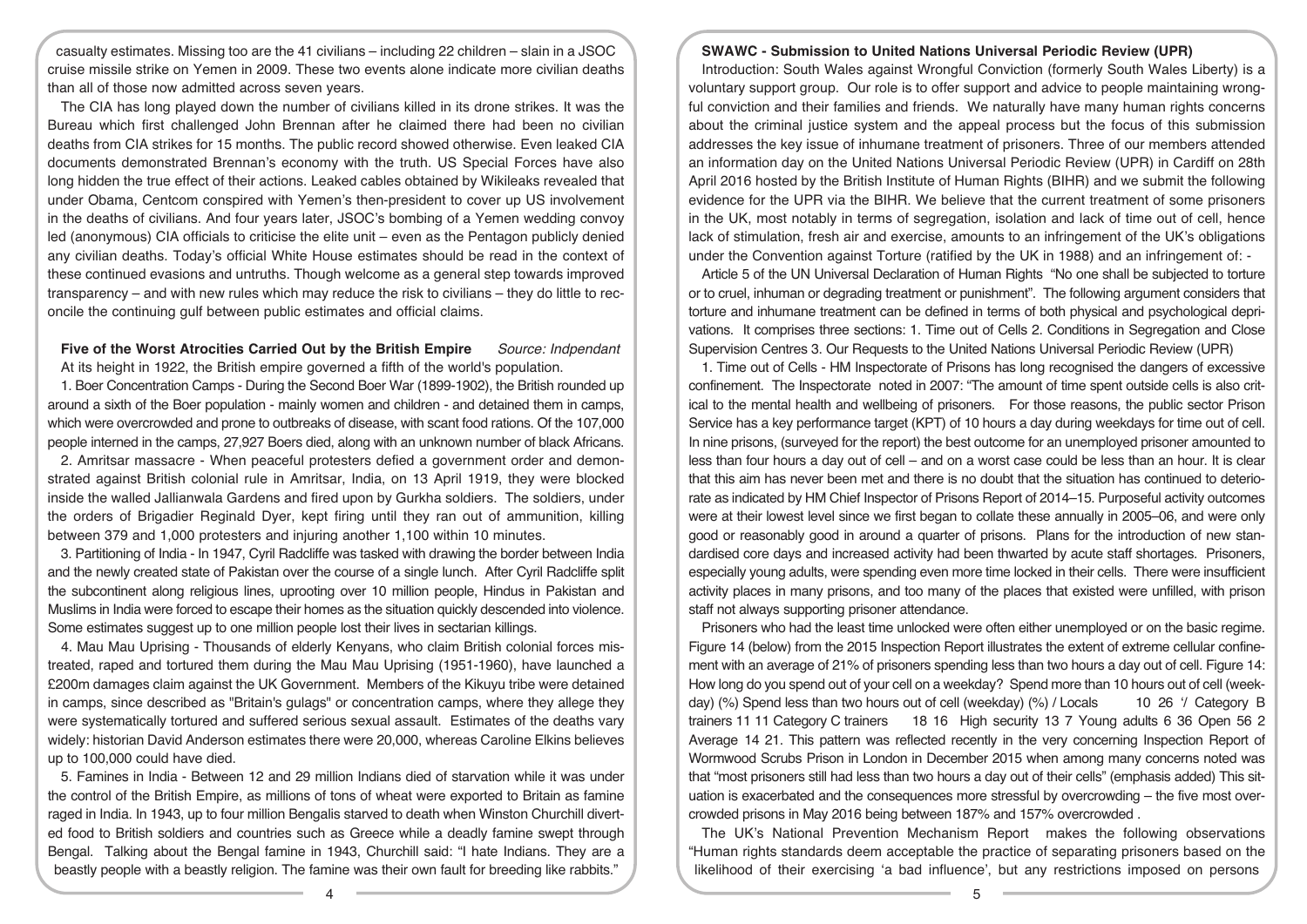already deprived of their liberty must be the minimum necessary and proportionate to the legitimate objective for which they are imposed. At their most severe, isolation practices can amount to solitary confinement, which is defined as follows: 'Solitary confinement is the physical isolation of individuals who are confined to their cells for 22 or more hours a day. Where this lasts for a period in excess of 15 consecutive days it is known as prolonged solitary confinement. In many jurisdictions prisoners are allowed out of their cells for one hour of solitary exercise. Meaningful contact with other people is typically reduced to a minimum. The reduction in stimuli is not only quantitative but also qualitative. The available stimuli and the occasional social contacts are seldom freely chosen, are generally monotonous, and are often not empathetic."' These reports noted that in some prisons in the UK access to fresh air could be limited to 30 minutes and that lack of time out of cell may be particularly applied to "unemployed" prisoners, those on the "basic regime" and those with mental health problems.

Conclusion: Currently around 20% of prisoners in the UK are subject to confinement with less than two hours a day out of cell, for the majority if not all of the week, and that this can be a long term situation. Given the definition of solitary confinement above and the figures provided on lack of time out of cell for many prisoners it is clear that the United Nations, Standard minimum rules for the treatment of prisoners (1955) are not being met. The psychological and physical affects that must follow this amount to inhumane treatment and infringes Article 5 of the UN Universal Declaration of Human Rights.

2.Conditions in Segregation Units and Close Supervision Centres. While we believe the situation described in section 1 above is entirely unacceptable it can partly be attributed to overcrowding and poor staffing levels. However conditions in Segregation Units and Close Supervision Centres (Special Units designed to hold disruptive prisoners) exacerbate this situation to the point of psychological torture and severe threats to health and physical wellbeing. In the case of these units this is a situation created by design and can in no way be justified by circumstances. It is our view that the extreme nature of these regimes: a) Amounts to psychological torture and inevitable physical and mental deterioration. b) Has been perpetuated rather than addressed by government and prison service policy over many years and there is no current intention apparent to improve the situation. This may be best illustrated by two graphic descriptions of life in Close Supervision Centres: In 2003 former Chief Inspector of Prisons Sir David Ramsbottom wrote a book "Prisongate: The shocking state of our prisons and the need for radical reform". Page 113 describes the life of an inmate in a Close Supervision Centre as follows: "Prisoner R had been kept in total seclusion on …the segregation unit of the Close Supervision Centre……for 206 days when we saw him in August 1999…throughout….he had been denied access to work, education, hobbies, gym or the chapel. The furnishings in his cell consisted of a concrete plinth on the floor, on which he put his mattress, a cardboard chair and table, a small fixed mirror and a prison issue notice board. He was not allowed a radio. He barely saw another person….unlocked …for his daily exercise in a small caged yard in which he was left alone…..After what was invariably less than an hour he was taken back to his cell and locked in" (Ramsbotham 2003: 113).

The following letter published in the prison magazine "Inside Time" April 2016 was written by the brother of a man held in a Close Supervision Centre and demonstrates that the extreme nature of the treatment suffered in these units and not improved since Sir David's description in 1999: 54 months In complete isolation. Anonymous - HMP Isis. I was reading an article regarding the recently released Guantanamo Bay detainee Shaker Aamer and his allegations of torture in

the presence of a British MI5 agent. I was intrigued to read the official British response, which was that they do not agree with or condone, and I •quote 'cruel, inhumane or degrading' treatment or behaviour. Since 2010 my brother has been held as a CSC prisoner, excluding 14 months at Broadmoor Hospital, to date-it has been 54 months in complete isolation. In this time he has been unable to integrate with a single person and for the vast majority of this time he has been escorted for his daily 30minutes exercise, 10 minute shower and 10 minute phone call surrounded by 8-10 officers dressed in full riot gear including shields. All this while handcuffed. My brother has had no access to any meaningful activities whatsoever. He has had his legal paperwork tampered with, much of his personal property 'deliberately broken or 'go missing' and been assaulted by officers many, many times. Whilst at Broadmoor Hospital he was diagnosed with severe mental health issues such as paranoid psychosis, paranoid delusional disorder and Asperger's syndrome. Nobody should have to spend 4 years 6 months in segregation, let alone someone with extreme mental health issues. Is this not cruel, inhumane and degrading'?

This current example illustrates how these facilities are being used to create detention conditions that amount to psychological torture and inevitable physical deterioration. Moreover in this case, as no doubt with others, the conditions are prolonged and applied to a person with severe mental health problems. A recent publication (2015) on behalf of the Prison reform trust: Deep Custody: Segregation Units and Close Supervision Centres in England and Wales by Dr Sharon Shalev and Kimmett Edgar highlights, among others, the following concerns: Segregation and Close Supervision Centres (CSCs) entail social isolation, inactivity and increased control of prisoners – a combination proven to harm mental health and wellbeing. 20% of those segregated spent between 14 and 42 days in isolation. 9% of those segregated spent between 14 and 42 days in isolation. The average stay in CSCs was 40 months (over 3 years in the conditions described above) Over half the prisoners interviewed for the study reported three or more mental health problems including anxiety, depression, anger, difficulty in concentration, insomnia and an increased risk of self-harm. Regimes in units were impoverished, comprising little more than a short period of exercise, a shower, a phone call and meals. In most units exercise periods lasted 20-30 minutes well short of the 60 minutes minimum stated in the European Prison Rules for the Treatment of prisoners (the Mandela Rules) About half of the prisoners in CSCs did not understand why they were there and the majority did not know what they needed to do to progress and that the opportunities to demonstrate a reduction in risk were limited. Two thirds of prisoners interviewed were clear that the monitoring mechanism of the Independent Monitoring Boards has not helped them. It is clear that the standards that the UK government deems to be acceptable do not meet international human rights standards.

Norway for example clearly demonstrates a much higher standard even in relation to the most dangerous and notorious of criminals: Anders Breivik's Human Rights Violated In Prison, Norway Court Rules. Norway has violated the human rights of the right wing extremist Anders Breivik by exposing him to inhuman and degrading treatment during his imprisonment for terrorism and mass murder, a Norwegian court has ruled. Breivik, who killed 77 people in July 2011 in the country's worst acts of violence since the second world war, took the Norwegian authorities to court last month, alleging that the solitary confinement in which he had been held for nearly five years breached the European Convention on human rights.

Although Breivik is detained in a three-cell complex where he can play video games, watch TV and exercise, Judge Helen Andenaes Sekulic of the Oslo district court ruled that the Norwegian state had broken article 3 of the convention. The prohibition of inhuman and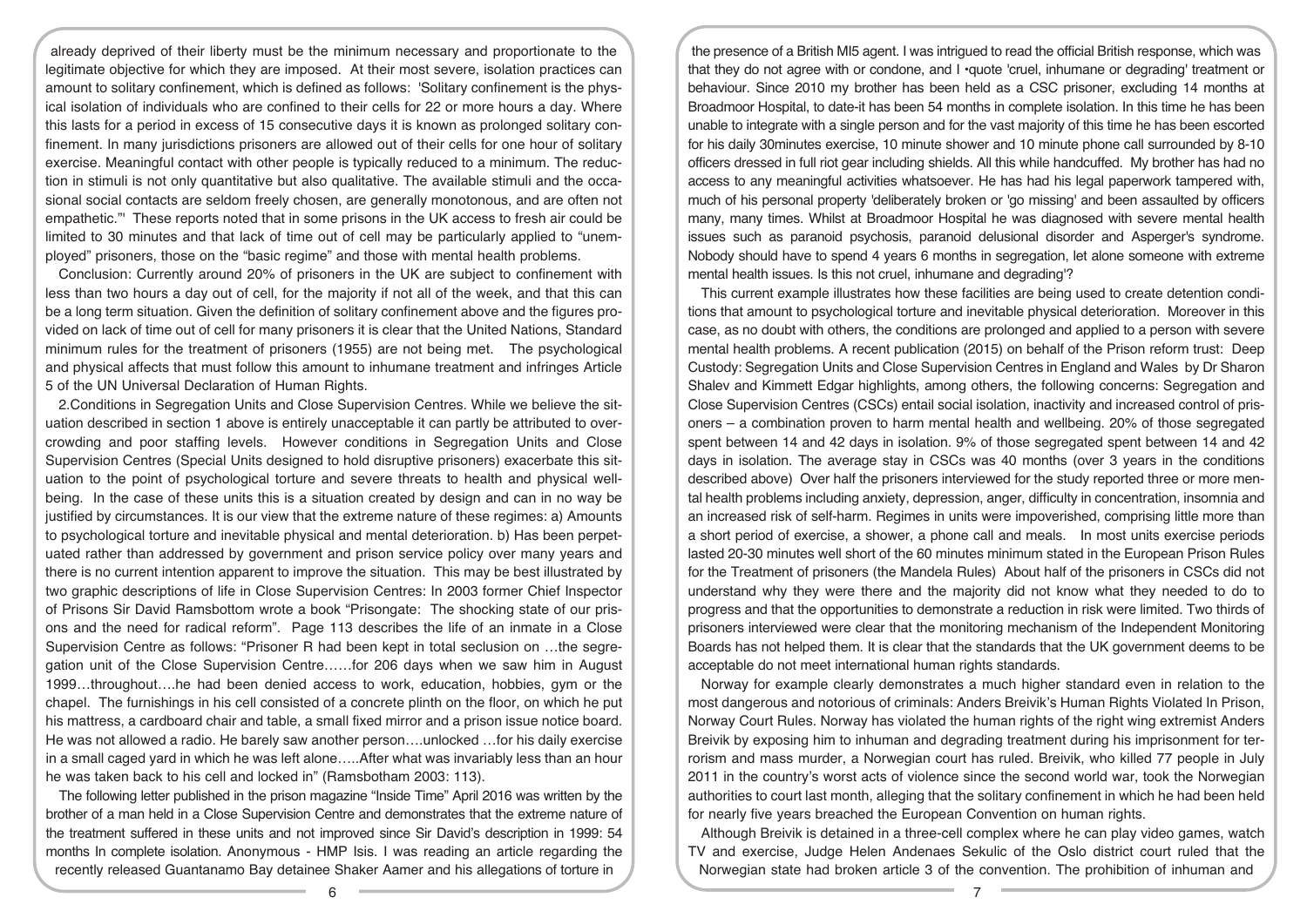degrading treatment "represents a fundamental value in a democratic society", she said in a written decision. "This applies no matter what – also in the treatment of terrorists and killers." The judge ordered the government to pay Breivik's legal costs of 331,000 kroner (£35,000).

Conclusion to Section 2. The conditions in UK Segregation and Close Supervision centres amount to cruel and inhumane treatment and psychological torture. While segregation may be necessary in extreme circumstances the prolonged nature of such confinement and the conditions and restrictions currently operating cannot be justified under human rights law and specifically infringe Article 5 of the UN Declaration of Human Rights.

3. Our Requests to the United Nations Universal Periodic Review (UPR).We urge the UPR to consider the current use of Segregation and Close Supervision Centres in UK prisons and the nature of the conditions currently prevailing. Furthermore to note that there has been no progress and more likely deterioration rather than improvement in recent years. We urge the UPR to put pressure on the UK government to radically reform or abolish these facilities in line with human rights standards and to ensure the prevention of torture, cruel or inhuman treatment is ended in UK prisons. We urge the UPR to put pressure on the UK government to fulfil its once stated commitment of a minimum of 10 hours a day out of cell and to ensure that all prisoners are given access to purposeful activity and that the current position of 20% of prisoners having less than two hours a days out of cell is immediately addressed.

We are grateful for any support that the UPR can give in addressing the current infringements of fundamental human rights described in this submission.

Source: South Wales against Wrongful Conviction June 2016 www.swawc.org.uk

# **Chilcot Report: Key Points From the Iraq Inquiry**

The Chilcot inquiry has delivered a damning verdict on the former prime minister Tony Blair's decision to commit British troops to the US-led invasion of Iraq in 2003. It says:

*The UK Chose To Join The Invasion Before Peaceful Options Had Been Exhausted:* Chilcot is withering about Blair's choice to join the US invasion. He says: "We have concluded that the UK chose to join the invasion of Iraq before the peaceful options for disarmament had been exhausted. Military action at that time was not a last resort."

*Blair Deliberately Exaggerated The Threat Posed By Saddam Hussein*: Chilcot finds that Blair deliberately exaggerated the threat posed by the Iraqi regime as he sought to make the case for military action to MPs and the public in the build-up to the invasion in 2002 and 2003. The then prime minister disregarded warnings about the potential consequences of military action, and relied too heavily on his own beliefs, rather than the more nuanced judgments of the intelligence services. "The judgments about Iraq's capabilities ... were presented with a certainty that was not justified," the report says.

*George Bush Largely Ignored Uk Advice On Postwar Planning:* The inquiry found that the Bush administration repeatedly over-rode advice from the UK on how to oversee Iraq after the invasion, including the involvement of the United Nations, the control of Iraqi oil money and the extent to which better security should be put at the heart of the military operation. The inquiry specifically criticises the way in which the US dismantled the security apparatus of the Saddam Hussein army and describes the whole invasion as a strategic failure.

*There Was No Imminent Threat From Saddam:* Iran, North Korea and Libya were considered greater threats in terms of nuclear, chemical and biological weapons proliferation, and the UK Joint Intelligence Committee believed it would take Iraq five years, after the lifting of sanctions, to pro-

duce enough fissile material for a weapon, Chilcot finds. Britain's previous strategy of containment could have been adopted and continued for some time.

*Britain's Intelligence Agencies Produced 'Flawed Information'*: The Chilcot report identifies a series of major blunders by the British intelligence services that produced "flawed" information about Saddam's alleged weapons of mass destruction, the basis for going to war. Chilcot says the intelligence community worked from the start on the misguided assumption that Saddam had WMDs and made no attempt to consider the possibility that he had got rid of them, which he had.

*The UK Military Were Ill-Equipped For The Task:* The UK's military involvement in Iraq ended with the "humiliating" decision to strike deals with enemy militias because British forces were seriously ill-equipped and there was "wholly inadequate" planning and preparation for life after Saddam Hussein, the Chilcot report finds. The Ministry of Defence planned the invasion in a rush and was slow to react to the security threats on the ground, particularly the use of improvised explosive devices (IEDs) that killed so many troops, the report says.

*UK-US Relations Would Not Have Been Harmed If Uk Stayed Out Of War:* Chilcot rejected the view that the UK would lost diplomatic influence if it had refused to join the war. "Blair was right to weigh the possible consequences for the wider alliance with the US very carefully," the report says. But it adds: "If the UK had refused to join the US in the war it would not have led to a fundamental or lasting change in the UK's relationship with the US.

# **ECtHR Calls for Rethink of Article 18 to Meet the Challenges of 'Political Justice'**

*Gherson Immigration:* In Tchankotadze v Georgia, a Georgian Official's claim that criminal proceedings had been brought against him for 'ulterior motives', was rejected by the European Court of Human Rights ("ECtHR") but judges called for a re-examination of the controversial Article 18 jurisprudence, and in particular the standard of proof the applicant is required to meet. Article 18 states that 'restrictions permitted under [the] Convention to the said rights and freedoms shall not be applied for any purpose other than those for which they have been prescribed.' The provision means that even if a right (such as the right to liberty enshrined in Article 5) is lawfully interfered with, then there will still be a breach of the convention if that interference is in bad faith or politically motivated. It is a 'parasitic'right in the sense that it can only be asserted in conjunction with another right.

The problems with the jurisprudence on Article 18 can be found in the very foundations of ECtHR. The ECtHR can only impose its judgments on states who are Members of the Council of Europe, an international organization that they can join and leave voluntarily. It is a court that must ensure that the states it adjudicates on are sufficiently appeased to maintain their membership of the Council of Europe in order to ensure its own relevancy and survival. It is an inherently political judicial institution. The structural flaws with the ECtHR led to it holding that there is a very high burden of proof on the applicant to prove a violation of Article 18. Article 18 requires the ECtHR not to sanction a states action but its motives, and the court stated that 'the whole structure of the Convention rests on the general assumption that public authorities in the member States acted in good faith'. It therefore ruled in Tymoshenko v Ukraine that an applicant must 'convincingly show that the real aim of the authorities was not the same as proclaimed'. It is a standard of proof that has been described as 'exacting' and is very difficult to meet. The number of times that the Court has found a violation of Article 18 is consequently very small.

The problematic jurisprudence on Article 18 has led to commentators calling for a Grand Chamber decision on the matter to resolve the issue and now judges in the Court in Tchankotadze v Georgia have given their support for this approach. In their Joint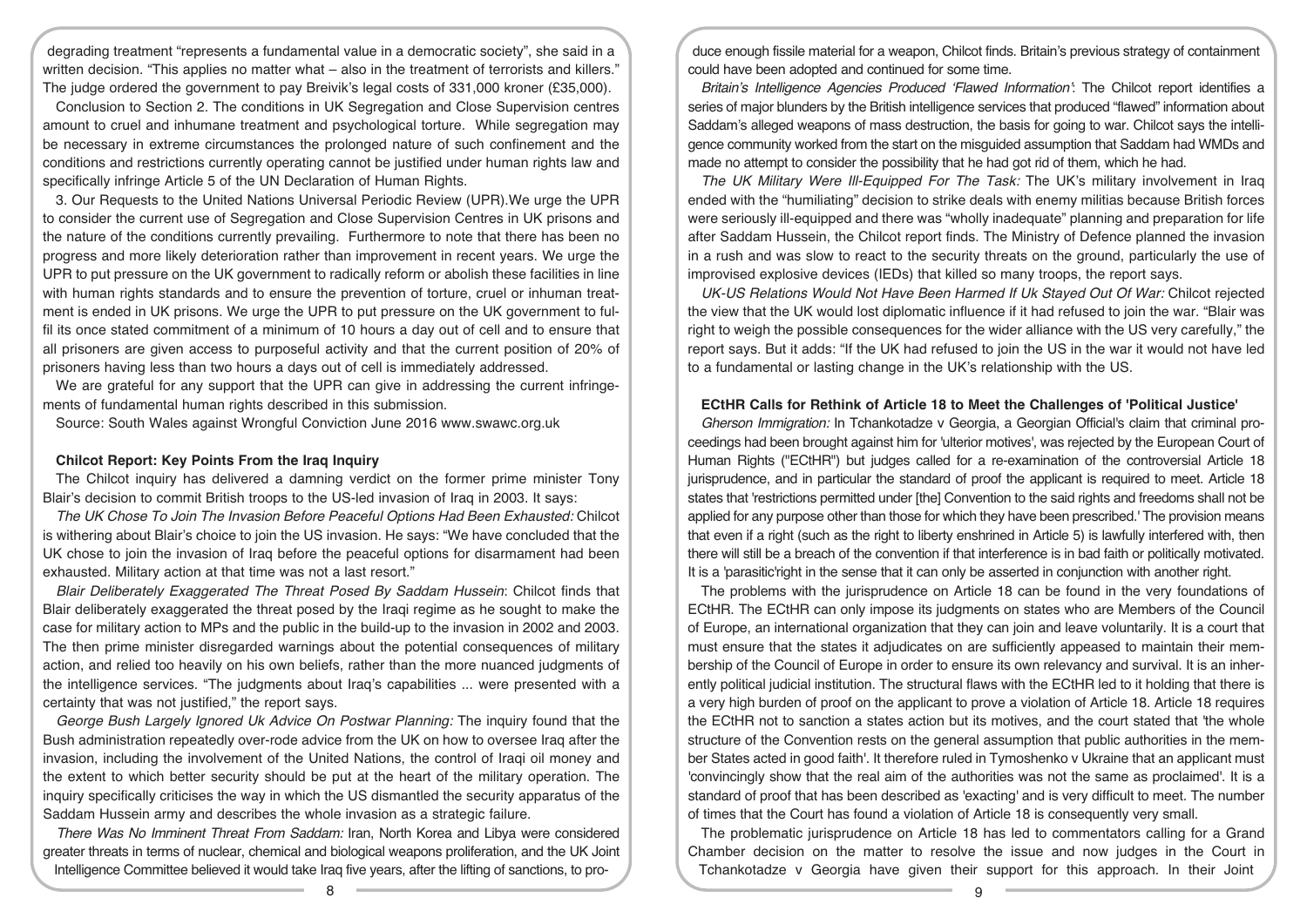Concurring Opinion, Judges Sajó, Tsotsoria and Pinto De Albuquerque stated that the 'standard of proof for Article 18 violations is prohibitively high' and called upon their fellow judges to 'reconsider this matter at the earliest possible opportunity'. Judge Kuris stated that he had 'to put it mildly, very serious doubts' about the standard of proof he was required to apply, which was 'mountain high'. With judicial voices joining the chorus calling for a change in the approach to Article 18 it seems only a matter of time before the Grand Chamber rules on it. It remains to be seen how the approach to the standard of proof will change and how the Court will balance it's judicial obligations and political considerations.

#### **Does the Underrepresentation of Black and Ethnic Minorities in Britain's Police Force Matter**

*Sheroy Zaq, Duncan Lewis Solicitors:* The Slavery Abolition Act received Royal Assent on 28 August 1833 and was intended to act as a catalyst towards ensuring that over time, Black, Asian and Minority Ethnic ('BAME') individuals were never again to be deprived of their life or liberty as a result of their race. Almost two centuries later, on 31 January 2016, the Prime Minister of the UK stated the following in the Sunday Times: "If you're a young black man, you're more likely to be in a prison cell than studying at a top university."

It cannot be said that the treatment of BAME individuals in the UK has not improved at all over the last two centuries. However, it is plain that institutional racism continues to persist, particularly when one considers the disproportionate treatment of BAME individuals by the police when compared to their white counterparts. The complexity of the arguments at hand is not to be understated. Many would argue that BAME individuals are more likely to get stopped and searched or arrested as a result of the lack of diversity within the police force, which has historically received widespread criticism for possessing a distinct lack of BAME officers. The statistics provide overwhelming support to the argument that BAME individuals are drastically underrepresented within the UK's police force. The potential nexus between that underrepresentation and the impact it has upon the UK's BAME population is also a cause for concern.

According to the Home Office's most recent statistics, the police forces of Cheshire, Durham, North Yorkshire and Dyfed-Powys do not have a single black police officer within their ranks. The highest level of BAME representation within any of the UK's police forces is 11.7% in the Metropolitan Police Service, patrolling a city within which BAME individuals amount to 40.2% of the population. Not a single one of the police forces in England and Wales even comes close to accurately reflecting the ethnic composition of the localities that they purportedly represent. The police force needs to have a greater understanding of the intricacies and nuances within the communities that it serves – it simply cannot do so if it is not an accurate reflection of those communities. BAME individuals, many of whom come from areas within which police brutality, racial stereotyping and poverty are primary concerns, will never feel as though the police force (as it is currently composed) is capable of understanding their concerns. The distinct underrepresentation of BAME individuals within the police force has undoubtedly played a part in reinforcing the "them and us" mentality that currently exists within many of the UK's BAME communities.

That being said, there is some doubt as to whether a representative police force would by itself go to diminishing the extant feeling of despondency towards the police amongst BAME communities in the UK. Tensions between BAME communities and the police force are deep rooted and have evolved over a period of decades. These tensions have manifested themselves in a variety of ways, the most significant of which was arguably the 'England Riots' of 1981 in Brixton, Handsworth, Chapeltown and Toxteth. Perhaps it is overly simplistic to suggest that these tensions would be

ameliorated if BAME individuals were adequately represented within the police force. The argument that certain individuals from BAME communities may feel a heightened sense of resentment if they noticed "one of their own" working for the police force does hold some weight. BAME police officers are often branded as traitors by sections of their own communities for taking employment with the police and are deemed to have short-memories, forgetting the manner in which their parents and grandparents were abhorrently abused by that very same police force upon entry into the United Kingdom. That is not to say that all BAME individuals were subjected to historic racial abuse at the hands of the police force, but the underlying sentiment undoubtedly remains within segments of the UK's BAME population today. The repugnant acts of racial abuse and discrimination that were commonplace within the UK's police force some decades ago still resonate with many BAME communities in 2016, and the deleterious impact of those memories will continue to thrive if the police force does not take steps to address the underrepresentation of BAME police officers as a bare minimum.

The lack of diversity within the police force would not be considered to be a cause for concern if was not perceived to have a direct impact upon the rates of arrest of BAME individuals. A recent publication by the Institute of Race Relations entitled 'The Statistics on the UK's Criminal Justice System' highlights these concerns and the numbers paint a perturbing picture. In summary, the report concluded that people from BAME groups are more likely to be stopped-and-searched than white British people. Analysis of all stop and searches in 2014-2015 by StopWatch, indicated that people from all BAME groups are twice as likely as white people to be stopped and searched. Black people specifically are 4.2 times as likely as white people to be stopped and searched by the police.

Regional forces such as the Metropolitan Police recorded higher arrests of the UK's BAME population when compared to their white counterparts. As stated above, BAME officers make up 11.7% of the Metropolitan Police Service, patrolling a city within which BAME individuals amount to 40.2% of the population – many would advance the view that the arrests of BAME individuals in London would reduce if the composition of the police force was made to be more reflective of the communities that it polices. There are of course opposing standpoints. The most pertinent in this instance is perhaps the 'Chicago School' theory, essentially arguing that the greater the social bonds between a youth and society, the lower the odds of involvement in delinquency. This would perhaps attribute a higher rate of crime to the UK's BAME population as a result of a disconnect between particular BAME communities and the rest of British society.

The UK can no longer turn a blind eye to the composition of the police force. Statistics such as those listed above are published year upon year, and condemned just as frequently. They are shared on Facebook, Twitter and LinkedIn with a hashtag designed to show some form of empathy. The level of gratification amongst not only our police force, but also within our society as a whole, has ensured that there has been no improvement to date despite the fact that these issues have been readily identified and criticised for decades. BAME communities need the composition and appearance of the UK's police force to change, but that alone will not solve the problem. It is hoped that with this change, there will be a shift in attitude concerning the manner in which BAME communities are policed. The police force is meant to be the primary protector of the general population. In 2016, we regrettably find ourselves in a situation where a large proportion of that population still feels as though it needs to be protected from the police.

About the Author: Sheroy Zaq is a Trainee Solicitor within the Prison Law department at Duncan Lewis. He is committed to ensuring that all prisoners are provided with access to justice and the opportunity to progress through the prison system, placing a clear emphasis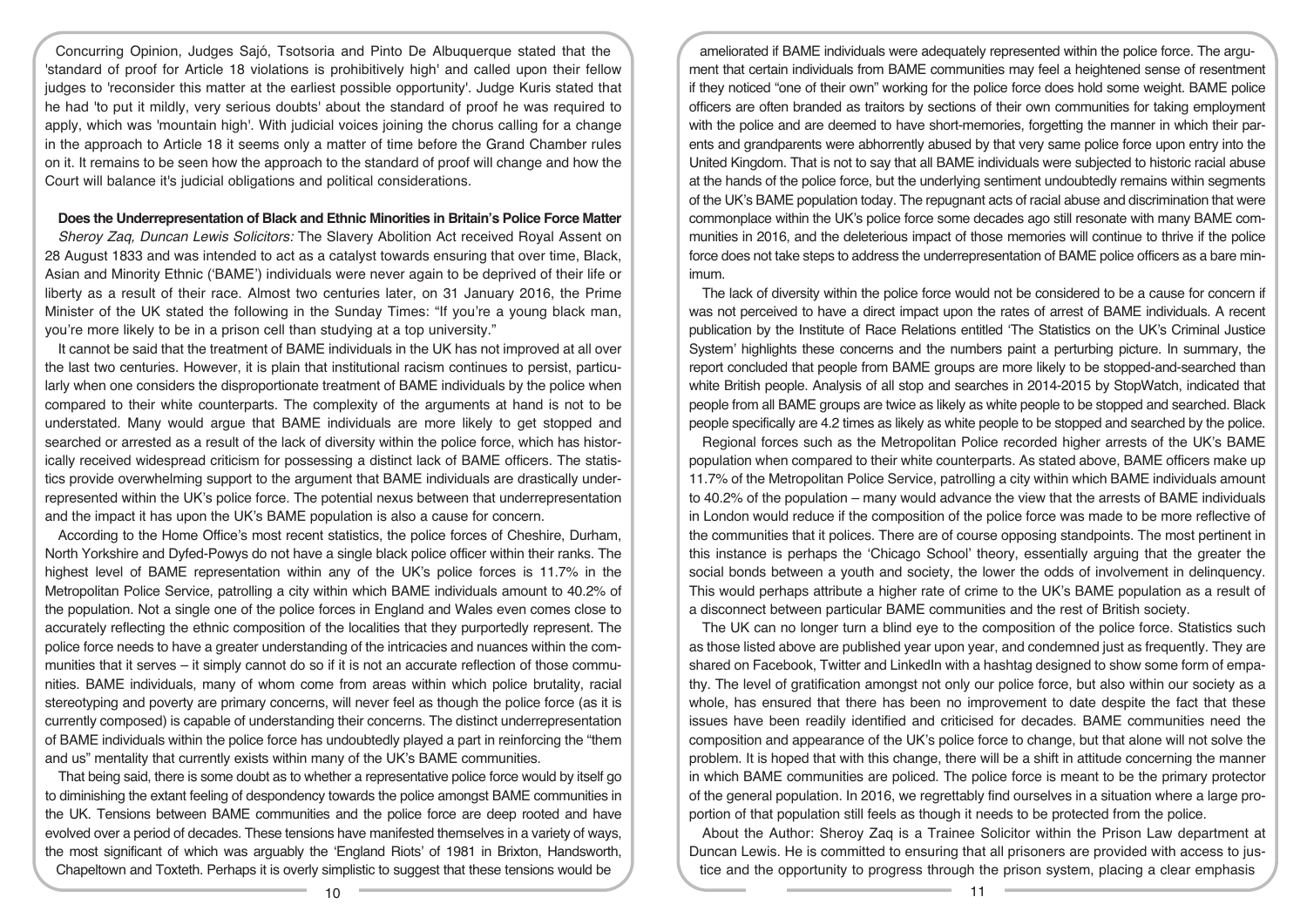on assisting vulnerable prisoners in need of a heightened degree of care. **You Cannot Sacrifice Justice on the Altars of Cost, Speed and Expediency**

Julian Young, Justice Gap: Five years on, how would today's pared-down criminal justice system cope with disorder on the scale of the 2011 riots? It wouldn't, says defence solicitor Julian Young. It is five years since almost unprecedented violence erupted on the streets of London and other cities and towns in England. Some participants were fuelled by what happened to Mark Duggan, some were motivated by wanting to enrich themselves unlawfully or have a go at the police and the authorities. The criminal justice system rose to meet the challenge of dealing with large numbers of suspected offenders with its usual professionalism. In other words, we muddled through without proper facilities or plans. The courts ran through the nights with out-dated facilities and exhausted Benches, staff and lawyers doing their very best in the circumstances. The lessons of the old and unlamented 'night courts' scheme seem to have been ignored. What, if anything has been learned since those momentous events of 2011? I'm afraid that the answer is … very little, if anything.

There are no written and clearly set out plans for dealing with such a series of emergencies (or, if there are, I fear that the defence community was not consulted and the plans have not been disseminated); no plans for additional lawyers to be able to attend police stations and courts at exceptionally short notice. The number of courts and police stations has been cut to the bone, meaning longer travel times (unpaid) for all concerned, lawyers as well as relatives of the accused. Facilities in courts are woeful. Just go to the defence advocates' room at, say, Highbury Corner Magistrates' Court to see the conditions we have to endure. There are insufficient qualified prosecutors, insufficient facilities for charging phones and lap tops, the expensive and much-vaunted court wifi frequently breaks down or is patchy, cells are almost inaccessible, and defence lawyer's rooms are cramped, and with glass between the client and the lawyer so that forms and documents cannot be signed, photocopiers are not available to defence lawyers – the list is almost endless. In addition, from CPS to defence there has been a steady reduction in funding – and a working criminal justice system is essential to a good and healthy society.

We have learned that, as the Lord Chief Justice eventually confirmed, when push comes to shove, professionals will pull together and make the creaking criminal justice system work. But it takes professionalism and goodwill between all parties: court, prosecution and defence. Professionalism is a given; goodwill, with Criminal Procedure Rules which are applied over-rigorously, with open discourtesy and a visible lack of respect towards the defence lawyers by some members of the Judiciary, is more difficult to define and is flying out of the window as the administrators seek financial savings and swift movement of cases through the system, regardless of other considerations and the constraints on defence lawyers' ability to prepare cases fully.

What will happen if there is a repeat of those events? The police will arrest suspects; there will be longer delays in lawyers gaining access to fewer and fewer police stations; there will be fewer competent interviewing police officers giving rise to further delays; more cases will be shoe-horned into fewer courts, instead of being spread around the various magistrate's courts; lawyers will be faced with defendants being produced in court in large numbers together, with little time for all parties to consider evidence, the issues, etc; papers will not be available for the defence lawyers to consider and seek instructions upon; court interviewing facilities will be cramped and inadequate; and public confidence in the criminal justice system will diminish. Is that what we really want? Is that how the UK's criminal justice system once, and perhaps still, a beacon to the civilised world, wants to be known? I think and hope not. The civil servants, with the pressures put upon them for financial savings, would point to the words of Sir Humphrey Appleby: "You can't put the nation's interest at risk just because of some silly sentimentality about justice." I have said it before, and will repeat

this ad nauseum: you cannot sacrifice justice on the altars of cost, speed and expediency. **Prison Sentences**

Michelle Donelan: To ask the Secretary of State for Justice, for what reasons the abolition of section 225 of the Criminal Justice Act 2003 was not applied retrospectively for prisoners serving sentences for imprisonment for public protection.

Dominic Raab: Generally, sentences already imposed are not substantively altered by subsequent legislation. The coalition government considered that it would not be right, or appropriate, to alter retrospectively sentences that had been lawfully imposed, particularly because in this case those sentences were imposed with public protection issues in mind. Consequently, once prisoners serving sentences of imprisonment for public protection have served their minimum term they are not released on licence until the Parole Board judges it safe to so. The number of IPP prisoners has reduced over the past year. However, the Justice Secretary has asked the Chairman of the Parole Board to see what further improvements could be made in the approach to handling these offenders. We continue to prioritise IPP prisoners for places on courses and provide other interventions to help them reduce their risk and progress towards release.

#### **Flagrant Breach of Fair Trial Rights Bars Extradition to Italy**

The extradition of a terrorist suspect to Italy was barred since his trial amounted to a flagrant breach of Article 6 of the European Convention on Human Rights. Represented by Malcolm Hawkes, VS was wanted to serve a 12-year prison sentence for multiple offences of armed robbery, murder and terrorism committed between 1980-1981. He was tried and convicted in his absence in 1989 on the sole basis of evidence from co-accused whose evidence could not be challenged. Under the Italian law in force at the time, the defence could not cross-examine prosecution witnesses, who did not even have to swear that their evidence was true. These witnesses were able to obtain discounted sentences in exchange for their testimony. Despite a change in the law in Italy in 2005, which enabled those convicted in absentia to obtain retrials, the court rejected evidence from the Italian Ministry of Justice that VS could also benefit. The court accepted Prof. Andrea Saccucci's evidence that the Italian Supreme Court expressly prevents those convicted in absence before 2005 from re-opening their trials or appealing. Consequently, there was no remedy for the flagrantly unfair proceedings which led to VS' conviction and sentence. Accordingly, the matter was discharged. These proceedings followed VS' discharge in 2000 under a near-identical extradition request. On that occasion, the court concluded that his extradition would not be in the interests of justice. In Italy v VS, Malcolm was instructed by Giovanna Fiorentino of Lansbury Worthington Solicitors.

# **Muslims Report Discrimination in Prisons as Fear of 'Extremism' Grows**

*David Batty, Guardian:* Inmates who practise their Islamic faith in jail are being targeted as suspicious, new research finds: Over the past year a spate of headlines has warned of the threat of Islamist extremism infecting the prison system, with claims by senior politicians that high security jails have become terrorist training camps. However, new research has found no evidence to support this, and warns that a preoccupation with radicalisation is warping perceptions of prisoners' behaviour and relationships. Similarly, ex-offenders contend that institutional Islamophobia results in prison officers perceiving Muslim prisoners who adhere to their faith as inherently suspicious. The number of Muslims in prison in England and Wales has more than doubled in the past 12 years to just over 12,000 in December 2015 (about 14% of the prison population). But this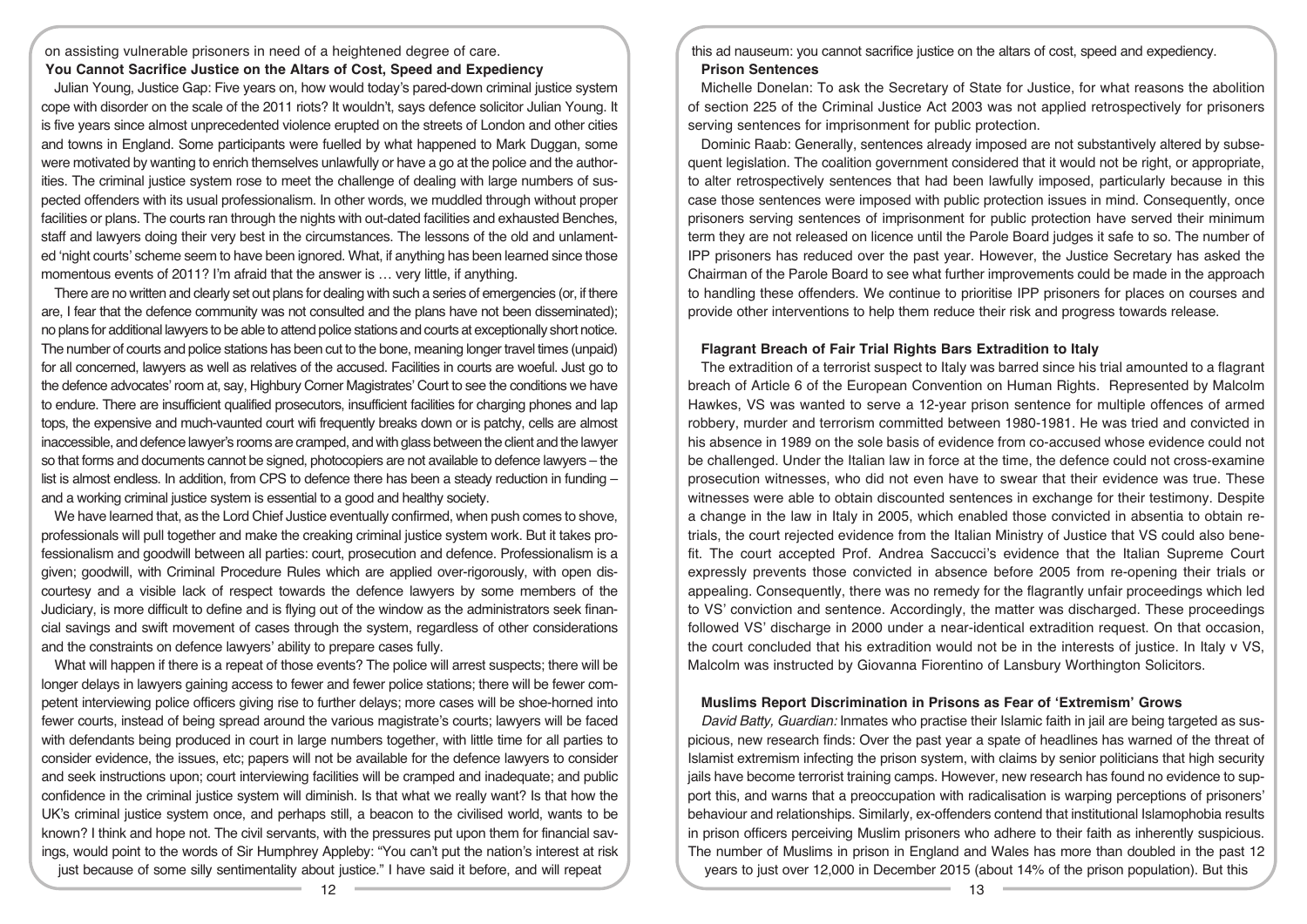is not attributable to either the growth of the UK Muslim population (4.8% are Muslim according to the 2011 census), nor terrorism offences. Bill McHugh, justice director of not-for-profit criminal justice consultancy,PublicCo, suggests the rise is down to magistrates' ignorance of and prejudice towards Islam. "I used to see families in court who felt it was the offender not the offence that was being judged," he says. "They're associated with terrorism when they're up for shoplifting." Only 130 Muslim prisoners – just over 1% of the total – are convicted Islamist terrorists. Last year the justice secretary Michael Gove commissioned a review on how to tackle extremism in prisons, amid concerns that 1,000 Muslim inmates were at risk of radicalisation.

Ryan Williams, a religious studies academic at Cambridge University's prison research centre, who has examined the role of Islam in three UK maximum security prisons, says concerns about radicalisation often reflect a failure to understand prison culture and its impact on inmates' behaviour. In a draft paperpresented at the Canadian Sociological Association annual conference, last month, he wrote that there is a muddling of "issues around extremism, religious identity, and the specific conditions that bring about certain interpretations and enactments of Islam. Within prisons, everyday Muslim practices of praying, reading the Qur'an, or even reading commentary from Muslim scholars about God's creation and evolutionary theory can raise concerns over extremism." The findings reflect research by Maslaha, a social enterprise that works to improve conditions in Muslim communities, in the UK and internationallyand the Transition to Adulthood Alliance, which looked at the experiences of young Muslim men incarcerated in lower category prisons and young offender institutions in England. A group of Muslim ex-offenders from Leicester in their early 20s interviewed for the report, Young Muslims on Trial, published in March, say their friendships and the everyday practice of their faith were misinterpreted negatively.

Suleman Amad, 24, who served a one-year sentence at Glen Parva young offender institution in Leicestershire for the supply of class A drugs, says that Muslims sticking together was perceived as gang culture. "I wouldn't see it as a gang," he says. "It's just naturally Muslims tend to stick together because you have that relationship within your faith ." This affinity is heightened by the lack of Muslim prison staff, says Amad, who has graduated from Nottingham University with a degree in criminology since his release. "What I picked up straight away was a lack of Muslim representation [among staff]. There was nobody I could relate to. The first Muslim person I came across in prison was an imam a few weeks into my sentence. Before that I'd not come across anyone I could talk to around [my faith and culture] and was sensitive to these topics." This lack of cultural sensitivity was also reflected in the racist abuse Muslim prisoners received from prison officers, says the Maslaha report. One officer on seeing a prisoner was wearing a topi, a type of prayer cap, reportedly said: "how come you're wearing a condom on your head today?". Amad says: "[Prisoners] with beards and topis, the staff would joke around and say 'terrorist' or other extreme words and they would see it as banter. The staff don't realise when that line is crossed."

Raheel Mohammed, the director of Maslaha, says: "Prison officers are public servants. We wouldn't expect doctors, nurses or teachers to engage in racist banter like that, so we shouldn't expect it of anyone in the criminal justice system." Amad adds that suspicions over displays of religious devotion are misplaced. "We grow our beards in prison because one, it's a mission to get your hands on a razor and two … they can take everything away from you but they can't take my religion away from me. I was probably a lot closer to my religion in custody than I am right now. Just on the fact you're alone, you're by yourself. The only thing you have is that faith."

Tell Mama, an organisation that monitors anti-Muslim attacks, which usually deals with 40- 45 reports a month, says it received 33 within 72 hours of the Brexit result. And police

logged a fivefold rise in race-hate complaints including Islamophobic incidents in the following week. Amad believes the inflammatory rhetoric around Islamist extremism in prison and wider society has overshadowed the positive impact Islam can have on offenders' rehabilitation. "I remember seeing people in custody [who] on the outside would be the most gangster person ever and they'd come to custody and they've grown a big beard on their face. They've got a prayer hat on all the time. They've become like a model citizen because they've found religion. " Many Muslim prisoners told Maslaha they were banned from Friday prayers for minor infractions as if practising their faith was a privilege like watching TV. Mohammed contends this is in breach of the Prison Service instruction on faith and pastoral care, which states bans should only be imposed for exceptional and specific concerns for … mental or physical wellbeing, previous serious misbehaviour during worship, or if the governor judges they are likely to cause a disturbance or be a threat to security or control. Amad says some prison officers seemed to be scared of groups of Muslims, especially at Friday prayers. "No one else would get banned from prayers except for the Muslim people," he says. "There was one guy who walked over the grass and he got banned for three weeks."

Ministers and commentators who believe prisons pose an Islamist terror threat sometimes cite a landmark 2011 study of Whitemoor high security prison, where more than 50% of prisoners are now Muslim. It identified tensions relating to extremism and radicalisation, and found conversions to Islam were high. But comparatively little attention has been paid to the other findings, such as Muslim prisoners reporting feeling alienated and targeted, and faith offering them meaning, hope and dignity. The researchers, led by Alison Liebling, professor of criminology and criminal justice and director of at the University of Cambridge's prisons research centre, found that religion appealed to many prisoners serving long and often indeterminate sentences where restrictions had been placed on meaningful activities. The findings led Liebling to conduct a further study, with Williams, due to be published later this year, looking at the problem of trust between staff and prisoners in three further maximum security prisons. These were Frankland in County Durham, Full Sutton in East Yorkshire, and Long Lartin in Worcestershire. Williams says claims that Muslim gangs and "emirs" are running prison wings are inaccurate and misleading. He identified influential Muslim and non-Muslim prisoners who used their influence to keep the peace on the wings. But rather than being "terrorist kingpins", he says they fitted the profile of the US criminologist Gresham Sykes's "real man", a category of prisoner identified in 1958 who is aloof and selfretrained, but who helps to maintain order. "The emir had admirable traits and was able to make the right decisions that would benefit the stability of the wing. This had to include promoting good relations between Muslims and non-Muslims," writes Williams in his draft paper.

Similarly, the issue of Islamic conversion in prison is more complex than reports of coercion in the media suggest, says Williams. Some prisoners converted because they felt being part of a larger network would offer them more protection or better access to black market goods; others did so for personal and spiritual exploration, he continues. "Coercion was neither described by converts nor by other Muslim prisoners. There's also some very positive effects of converting to Islam. One prisoner who had social phobias had these lessened through going to Friday prayers. It got him used to it through the ritual practice." Williams says the bonds that develop among Muslim inmates are largely dependent on the prison environment, with so-called gangs and emirs tending to emerge in those prisons with heavy-handed security.

Amad has written a guide for probation officers working with young adults and believes that the prison service needs to listen to the experiences of Muslim ex-offenders rather than con-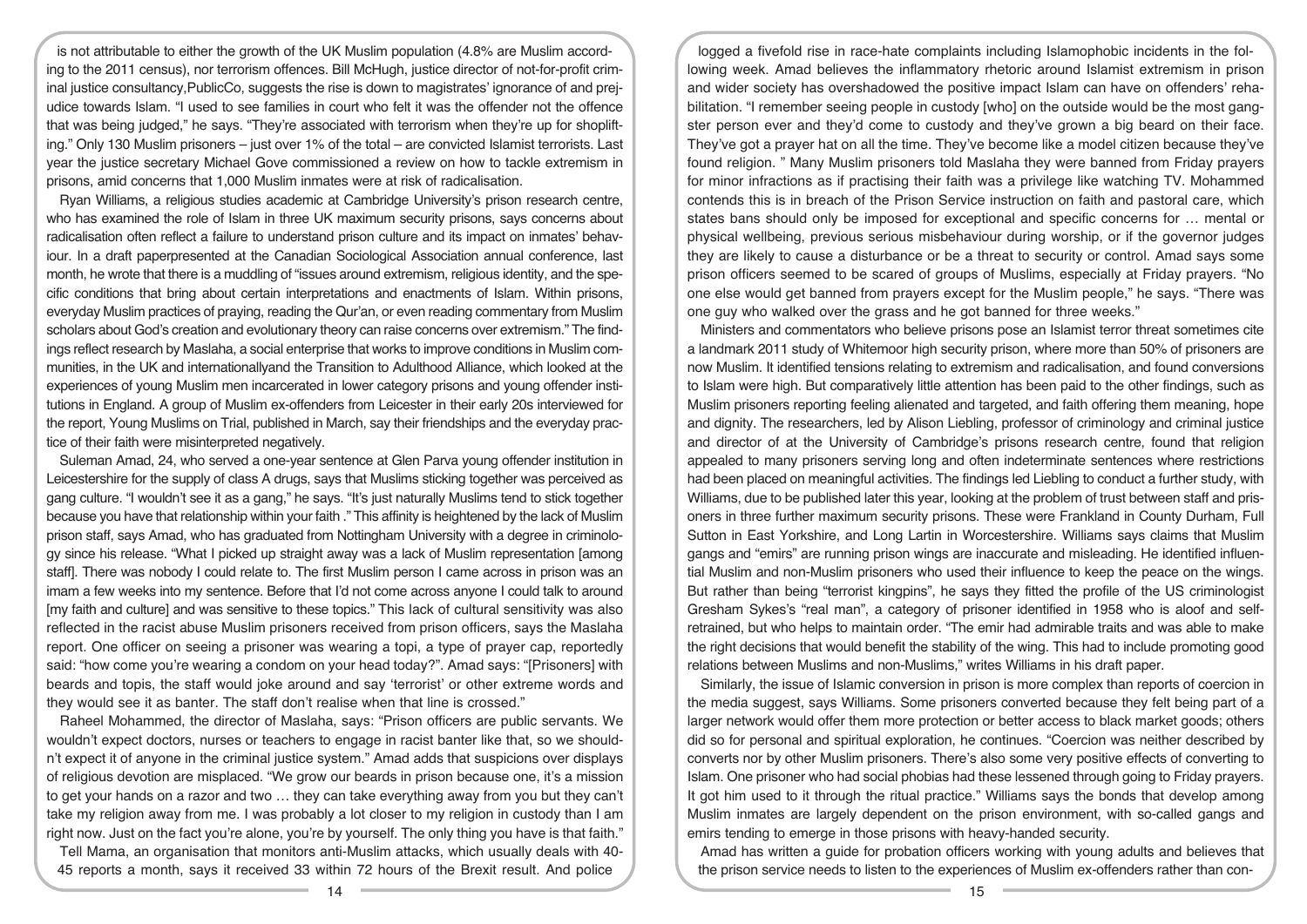sulting community leaders. He says: "We can better relate to other young British Muslims because we were born and grew up here. When they hear it from us they don't have that excuse of 'what do you know?'". Mohammed wants criminal justice staff to hear a more accurate narrative about Islam. "If we're saying that criminal justice professionals are influenced by what they read in the papers or by the general feeling in wider society, then we need to give another story," he says. Responding to the latest research, a Ministry of Justice spokesman says: "Islamist extremism is one of the biggest threats facing this country. The MoJ and National Offender Management Service are already taking forward urgent work in this area." He adds that a summary of the findings of the Gove-commissioned report will be published "in due course".

# **US: 31 Deaths in Immigration Detention** *Human Rights Watch*

Newly released United States government records summarizing investigations of the deaths of 18 migrants in the custody of US immigration authorities support a conclusion that subpar care contributed to at least seven of the deaths, Human Rights Watch said today. The death reviews, from mid-2012 to mid-2015, reveal substandard medical care and violations of applicable detention standards. Two independent medical experts consulted by Human Rights Watch concluded that these failures probably contributed to the deaths of 7 of the 18 detainees, while potentially putting many other detainees in danger as well. The records also show evidence of the misuse of isolation for people with mental disabilities, inadequate mental health evaluation and treatment, and broader medical care failures. "In 2009, the Obama administration promised major immigration detention reforms, including more centralized oversight and improved health care," said Clara Long, US researcher at Human Rights Watch. "But these death reviews show that system-wide problems remain, including a failure to prevent or fix substandard medical care that literally kills people." The death reviews, released by Immigration and Customs Enforcement (ICE) in June 2016, cover 18 of the 31 deaths of detainees that the agency acknowledges have occurred since May 2012. ICE has not released its reviews of the other 13 deaths in that time period. The US maintains the capacity to hold 34,000 noncitizens in civil detention at any one time, in an expansive network of more than 200 facilities including county jails, private detention centers, and a handful of federal lockups. Most of the hundreds of thousands of people held in this system each year are subject to harsh mandatory detention laws, which do not allow for an individualized review of the decision to detain them during their immigration proceedings.

# **Our Kafkaesque Courts Complicit in Widespread Disclosure Failures**

*Robin Murray, Justice Gap:* 'We now live in a society in which a person can be accused of any number of crimes without knowing what exactly he has done.' In courts in England and Wales, lawyers are often expected to advise their clients on their plea without sight of any adequate evidence despite the Criminal Procedure Rules requiring this. What is all the more disturbing is the evident complicity of a court system in assisting prosecutors to side-step their duty under the rules to provide basic information supporting a charge even where this must be available. This is deeply important given the often very poor police summary of evidence that the Crown attempt to pass off as 'initial information'. Earlier this week, HM chief inspector of the Crown Prosecution Service, Kevin McGinty, told the House of Commons justice select committee that failures by the police and prosecutors to disclose evidence were to be the subject of a joint criminal justice inspection. Time and time again the same courts that will rigorously and selectively enforce rules against the defence somehow feel it is entirely permissible to ignore this institutionalised failure to supply evidence

that under the rules the Crown are obliged to provide. This is often material that must be have been supplied to them by the police under file-sharing arrangements. For example, if the Crown has decided that a charge and prosecution are justified they must usually have had sight of some witness statements before the date of the first hearing. Normally at the very least there is a statement from the complainant. It is  $-1$  suggest – not the non-availability of this evidence but a policy decision by the CPS not to disclose this available documentation. There is a divide in the judiciary between modernisers like Lord Leveson who wish all participants in the criminal justice system to engage with and benefit from the use of Information technology and others who seem to feel it is perfectly reasonable for the defence practitioner to invest their limited resources into IT but to gain no benefit from it (such as early service of evidence). The Criminal Procedure Rules (CrimPR 8.3. (iii)) provide for this – but it does not happen. The reactionary forces in the judiciary maintain the fiction that, although the rules provide for service of 'available statements' and relevant documentary or digitalised exhibits, that if the Crown prosecutor does not possess them in court then that evidence actually residing on a server elsewhere is 'not available'. That is, I believe, a ridiculous view in this digital age when the advocate is a finger-click away from access to material held by prosecution head office.

In addition to this, those seeking to obstruct fair and fast disclosure call upon judicial comments in old cases relating to disclosure under old disclosure regimes and old rules of procedure which have very little bearing on the present Criminal Procedure Rules 2015, the latter which encourage early disclosure. To be blunt old law and precedents must be read in the context of the modern rules and the latter must prevail. There would be little point in the new Criminal Procedure Rules if, where inconsistent with older judicial decisions, they were rendered ineffective. If the courts show partiality by continually permitting inadequate service and nevertheless insisting on a plea being taken, this is an attempt by extra parliamentary means to reverse the burden of proof. To combine this with bullying – such as threatening a loss of discount on subsequent sentencing  $-$  is reprehensible, especially as the new sentencing guidelines provide 'exceptions' to loss of discount, for example, where it was 'necessary for him to receive advice and/or to see evidence in order for him to decide whether he should plead guilty'. Without this evidence, the case should be put back or adjourned.

I should point out that it is not, under a poorly funded legal aid fixed fee regime, in the defence advocate's interests for a case to be adjourned. Recently I acted on a case where a client in custody denied making harassing phone calls. From day one, we called for service of the telephone records but they arrived 30 minutes before the trial was to start. I was called from the cells right on time. My attempts to seek further time to discuss this evidence with the client were treated by the clerk and the chairman with frankly what I can only say is hostility. I was allowed 10 minutes, but by the time I returned the client had injured himself in distress and was taken to hospital. The failure of the Crown to serve in time had suddenly become my fault in the eyes of the court. This will be familiar to many defence lawyers made to feel like naughty children whilst doing their job according to professional and ethical standards.

I have to be frank. The way some in the judiciary treat defence lawyers faced with poor initial evidence or subsequent late disclosure is disgraceful. If only they did their job and took to task the prosecution (as an organisation not as individuals) the defence would not have to make applications to adjourn more properly made by those responsible for the failure. It seems that the Criminal Law Solicitors Association campaigning is beginning to have some impact in the corridors of power. I hope so. All we ask is for the Criminal Procedure Rules to be